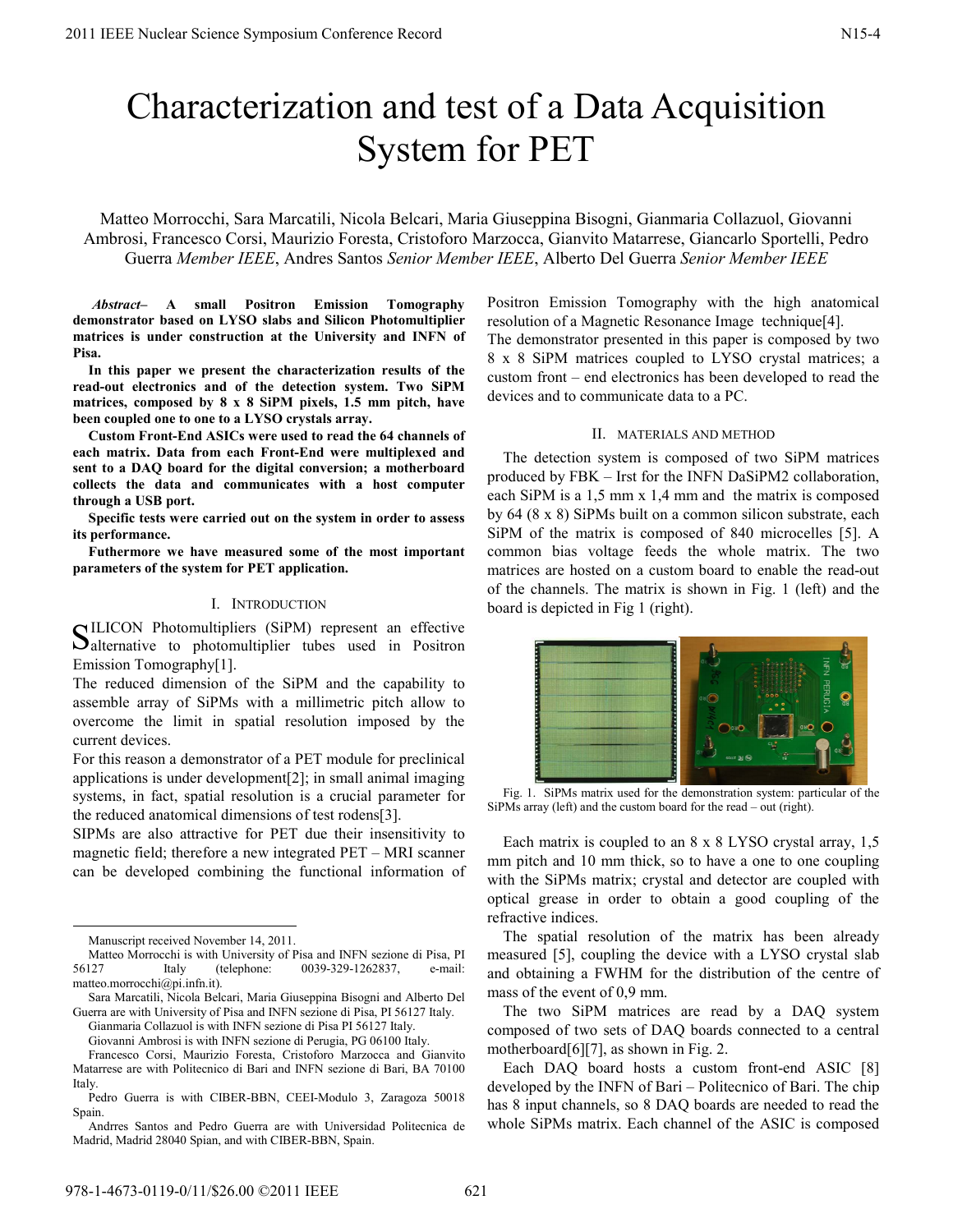of a Current Buffer with a 250 MHz bandwidth and input impedance lower than 20 Ohm. The signal coming from the current buffer is splitted in two paths. One is connected to a Current Discriminator; the trigger signal generated by the ASIC is obtained by a logic OR between the signal of the eight discriminators of the channels. The threshold level could be set at 12 different levels using four configuration bits. The other branch is connected to a CSA (Charge Sensitive Amplifier) to integrate the signal with three different gain levels and then to a Peak Detector to keep the signal fixed to a costant level during the reading process. The integration time of the CSA is set to 250 ns according to the decay time of the scintillator crystal.

The DAQ hosts a 10 bits ADC and an FPGA Altera Cyclone II used to communicates with the motherboard and the ASIC.

The central motherboard hosts a FPGA Altera Stratix III used to manage the I/O signals to/from the DAQ and to perform the time coincidence, data are stored in a FIFO and communicated to a host PC using a USB protocol.

At the moment two DAQ boards are completed and available and others are under construction.

In Fig. 3 the motherboard and the two DAQ boards used in the work are represented.



Fig. 2. Scheme of the detection system.



Fig. 3. The acquisition system composed on a central motherboard and two DAQ boards.

### III. READ – OUT SYSTEM CHARACTERIZATION

The first measurements have been executed to characterize the performance of the two Front – End ASICs. The linearity has been tested for each channel of both devices, injecting different values of charge to simulate the signal generated by the LYSO – SiPM module.

A shaping circuit connected to a waveform generator has been used to reproduce the tipical signal shape obtained with crystal and SiPM. The mean value of the signal distribution has been considered for each amplitude of the charge injection.

The plots of the ADC channel as a function of amplitude of the square wave for the two chips are shown in Fig. 4.

The value of the pedestal for each channel has been obtained using a linear fit.

The threshold values have been quantified by the same test signals. A defined number of pulses has been sent to the ASIC and the number of triggered events has been plotted as a function of the amplitude of the current peak of the signals. The error function so obtained has been derivated and the threshold level has been obtained with a gaussian fit.

The Error Function plot of the lower threshold level is shown in Fig. 5, and the result of the first 8 levels is summarized in Fig. 6; as can be seen, the spacing between levels is constant.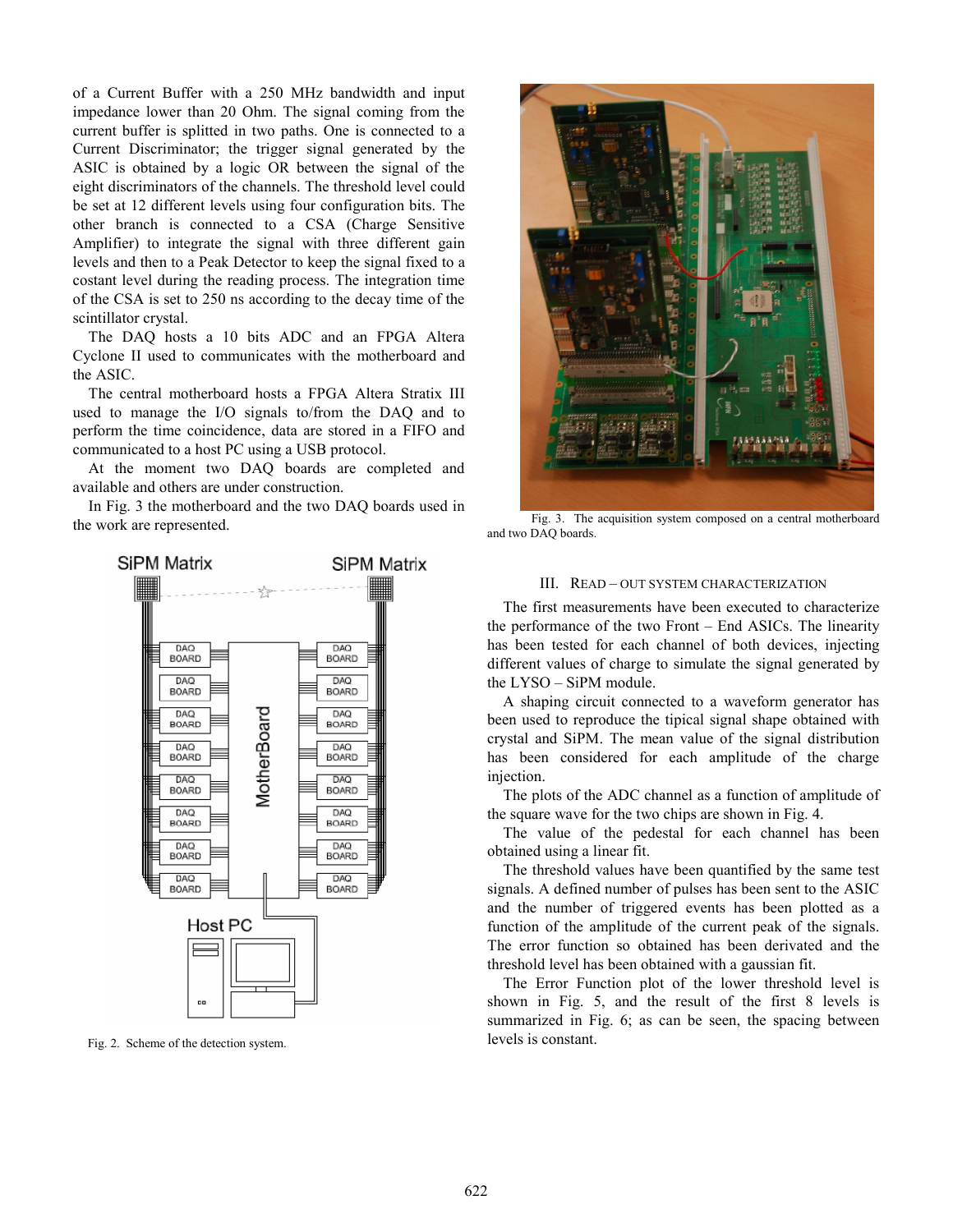

 *Fig. 4. Linearity test for the 8 channels of the first (a) and second (b) ASIC. The average ADC channel is plotted as a function of the amplitude of the signal of the pulse generator.* 



*Fig. 5. Error function obtained with the lowest threshold level.* 



*Fig. 6. The current peak injected in the ASIC is plotted as a function of the level of threshold.*

Timing perrformances has been finally assessed by sending test signals in time coincidence to the two ASICs.

The two digital trigger signals generated by the Current Discriminator have been sent to an oscilloscope with passband of 1,5 GHz and sampling rate of 2 GS/s.

The time jitter  $\sigma_t$  depends on the amplitude of the signals and on the noise level of the system according to the equation[9]:

$$
\sigma_t = \frac{\sigma_n}{(dS/dt)} \approx \frac{t_r}{S/N} \tag{1}
$$

In which  $\sigma_n$  is the standard deviation of the noise,  $t_r$  is the rise – time of the signal, *S* is its amplitude and *N* is the noise.

The distribution of the time difference between the two signals is plotted and fitted obtaining as best result a FWHM of  $160 \pm 6$  ps, as shown in Fig. 7.



*Fig. 7. Time delay distribution between the trigger signals of the two ASICs using test signals.*

## IV. DETECTION SYSTEM CHARACTERIZATION

In order to measure the performances of the whole detection system (comprehending crystal, SiPMs and read – out electronics) the two ASICs have been connected to a line of the SiPM's matrix (8 pixels).

Timing measurements have been performed using a  $^{22}$ Na source between the two lines of detectors and the lowest threshold. Due to the leading edge discrimination method used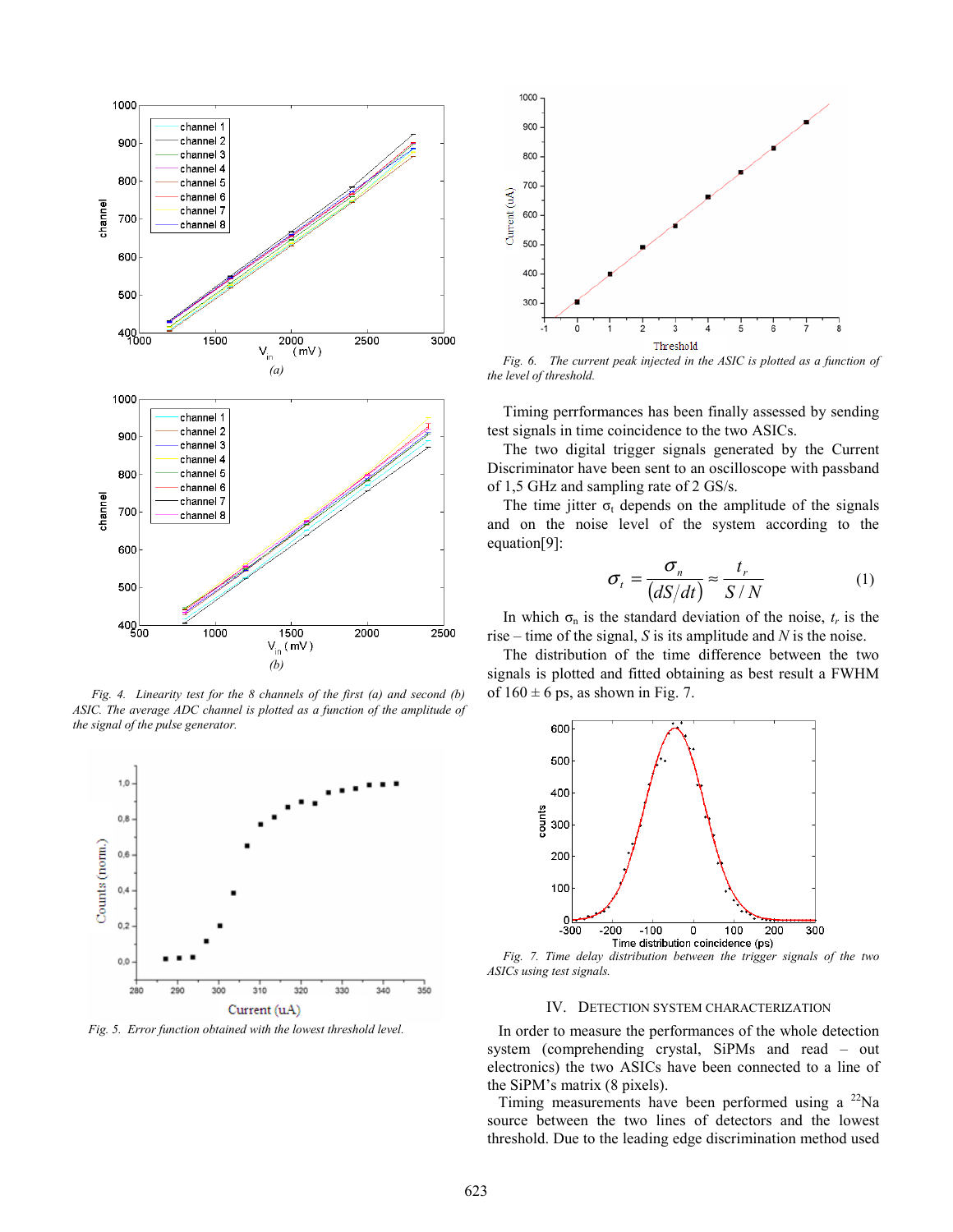in the chip, the system time resolution is limited by time walk effect of signals of same rise time and different amplitude. To avoid the saturation of the CSA an appropriate bias voltage for the two matrices has been chosen.

The distribution of the time delay of the two triggers is shown in Fig. 8 and it shows a FWHM of  $1,8 \pm 0,2$  ns.



*Fig. 8. Time delay distribution between the trigger signals of the two ASICs using . 22Na souces.*

Energy resolution has been estimated using both single line and two lines in time coincidence; the value of the pedestals previously founded have been used to calibrate the channels.

Using a single line, the FWHM of the 511 keV peak of the <sup>22</sup>Na results in 15,3  $\pm$  0,4 % and using the two devices in coincidence the result is  $16.9 \pm 0.4$ %.

The spectrum of single events is shown in Fig. 9.



*Fig. 9. 22Na spectrum acquired with a single line of 8 SiPMs with a 1 to 1 coupling to LYSO crystal of 10 mm width.* 

To evaluate the imaging capabilities of the system, the two SiPM matrices has been set to 120 mm distance and the souce has been moved in 5 different positions in the transversal direction. A coincidence window of 10 ns has been chosen. The set – up is shown in Fig. 10. Variating the distance of the source from the axis of the two matrices inside the Field of View (FOV) of the two lines, the position has been reconstructed taking into account the occurrence in each Line of Response (LOR).



*Fig. 10. Set –up for the test of position reconstruction with the matrices at a distance of 120 mm.*

As could be seen in Fig. 11 the position could be well reconstructed in all the situations analyzed; the error in the y axis is determined by the FWHM of the distribution of the LOR in the tansversal direction while the x error depends on the positioning of the source.



Fig. 11. Reconstructed position as a function of the real position of the *source with the two natrices at 120 mm distance. The centre of the FOV is at the midline.* 

#### V. CONCLUSIONS

A demonstrator for preclinical Positron Emission Tomography application composed of two SiPMs matrices and LYSO crystal is under development and the first results for the performances of the detection system are presented.

The ASIC performances are complient with PET requirements; the electronic time jitter has been quantified to  $160 \pm 6$  ps (FWHM).

Two DAQ boards have been used to read one line for each SiPM matrix. An energy resolution for the 511 keV peak of <sup>22</sup>Na of 15,3  $\pm$  0,4 % has been obtained using a single line and a result of  $16.9 \pm 0.4$  % has been obtained with the two lines in coincidence.

A time resolution of  $1,8 \pm 0,2$  ns (FWHM) has been measured using a single discrimination method. This result is affected by the time walk because photopeak events can not be selected with the present set-up; a better performance is expected with a double threshold composed of a low level for time information and a higher level at the peak energy.

#### **REFERENCES**

- [1] W. W. Moses, Photodetectors for nuclear medical imaging, Nuclear Instruments and Methods in Phisics Research A 610 (2009) 11-15.
- [2] S. Marcatili et al., Development and characterization of a modular acquisition system for a 4D PET block detector, Nuclear Inst. and Methods in Physics Research, A 659 (2011), pp. 494-498
- [3] A. Del Guerra, N. Belcari, State-of-the-art of PET, SPECT and CT for small animal imaging, Nuclear Instruments and Methods in Physic A 583 (2007) 119-124.